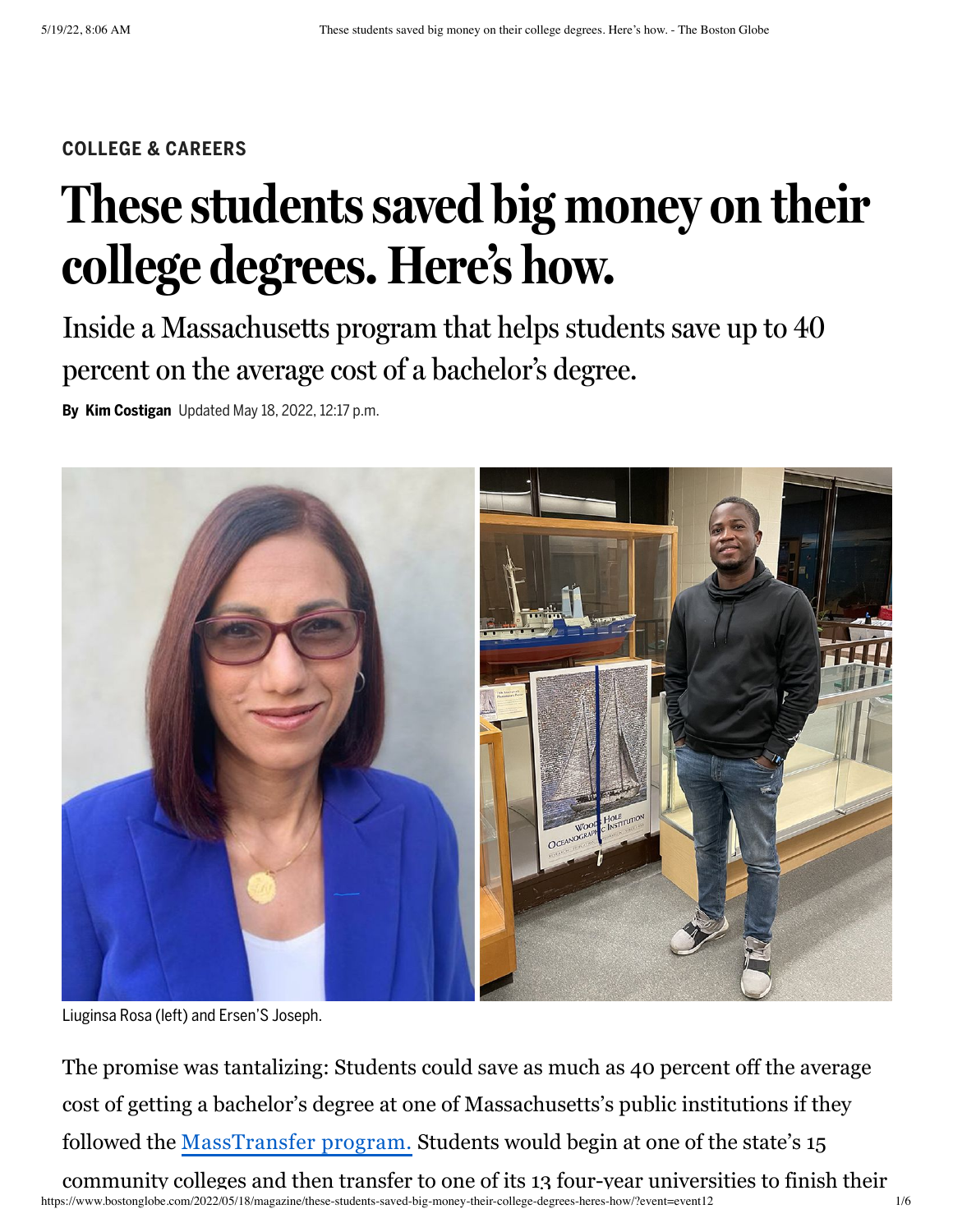degrees. On average, according to the program, MassTransfer students saved \$14,000 compared with students who went directly to a four-year program.

Savings like that can go a long way toward reducing debt for students in Massachusetts, where the [average debt load is \\$34,146,](https://research.collegeboard.org/media/pdf/trends-college-pricing-student-aid-2021.pdf) according to the Education Data Initiative. High debt can hold back grads in multiple ways, such as by lowering their odds of [buying a home or starting a business. The goal of the MassTransfer program is to](https://educationdata.org/student-loan-debt-economic-impact) offer a more affordable, accessible path to a bachelor's degree.

The Massachusetts Department of Higher Education launched the first version of MassTransfer in 2009. Over the following years, the department looked for ways to improve it, recognizing that some students were earning community college credits that wouldn't transfer toward a bachelor's degree, leading to degrees that were more expensive and took longer to finish. And some students were dropping out, with debt but no degree to show for it.

In 2016, the agency asked MassTransfer students for honest feedback on their experiences. Students reported being overwhelmed by myriad rules and bureaucratic jargon. So, in the fall of that year, [the new A2B pathway,](https://www.mass.edu/masstransfer/a2b/home.asp) which stands for "associate's to bachelor's," was rolled out, along with an easier-to-understand website and additional options for pursuing a degree.

Students in the refreshed program can now know with certainty which community college credits will transfer to which bachelor's programs. In addition, those who earn a 2.5 grade point average or higher in community college are guaranteed entrance into a public four-year school without having to pay an application fee or write an application essay. Students with a 3.0 GPA or above qualify for a MassTransfer tuition credit. Meanwhile, students who apply for another MassTransfer initiative, the Commonwealth Commitment, maintain a 3.0 GPA or higher, and finish their associate's degree in two and a half years, qualify for a 10 percent rebate on the tuition and fees they pay, along with other financial benefits. A Commonwealth Commitment student might pay about \$32,700 in tuition and fees for their entire bachelor's degree, compared with an average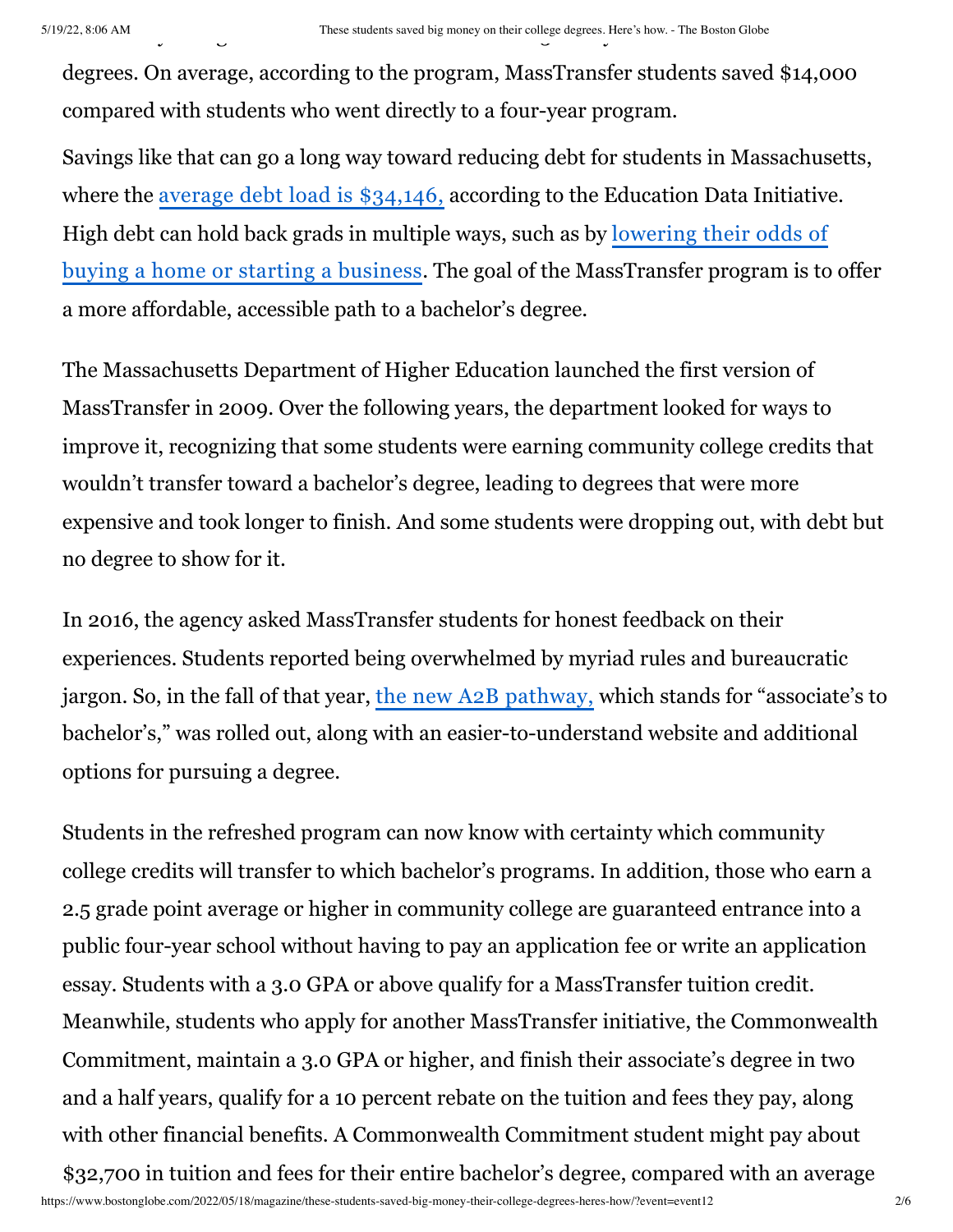#### of \$53,000.

Last fall, according to state figures, 2,876 students made the transition from Massachusetts community colleges to public four-year universities. Jennifer Murphy, student and support services coordinator at the University of Massachusetts Dartmouth's College of Engineering, would like to see even more of them making the move while participating in MassTransfer. She says her department works closely with the state's community colleges to help students considering the leap to her university. "[The program] allows students to complete foundation-level courses at much more reasonable cost and helps [them] transfer to the four-year institution without losing out on a lot of credits," she says. "MassTransfer — financially, academically — is a really beneficial program, I think, for students [working] toward reaching their goals."

Below, three new graduates spoke to the *Globe Magazine* about their educational paths, how much they've saved, and what they're planning for the future.

## Liuginsa Rosa

> Associate's degree in business administration and management, Holyoke Community College, 2020

> Bachelor's degree in business administration, UMass Amherst, 2022

> Estimated savings according to the MassTransfer calculator: **around \$30,000**

While on a 2017 college tour at UMass Amherst for her son, an epiphany struck Rosa: She wanted to earn a college degree, too. Rosa had been working a series of jobs, including as a tax preparer, but only had a high school education and wanted more so she could increase her options and job security. "I didn't want to put myself in a situation that I have to tolerate whatever comes my way because I don't have financial freedom," she says. In 2018, she moved from North Carolina to Western Massachusetts to be closer to her mother, daughters, and grandchildren, who then lived in New York. She also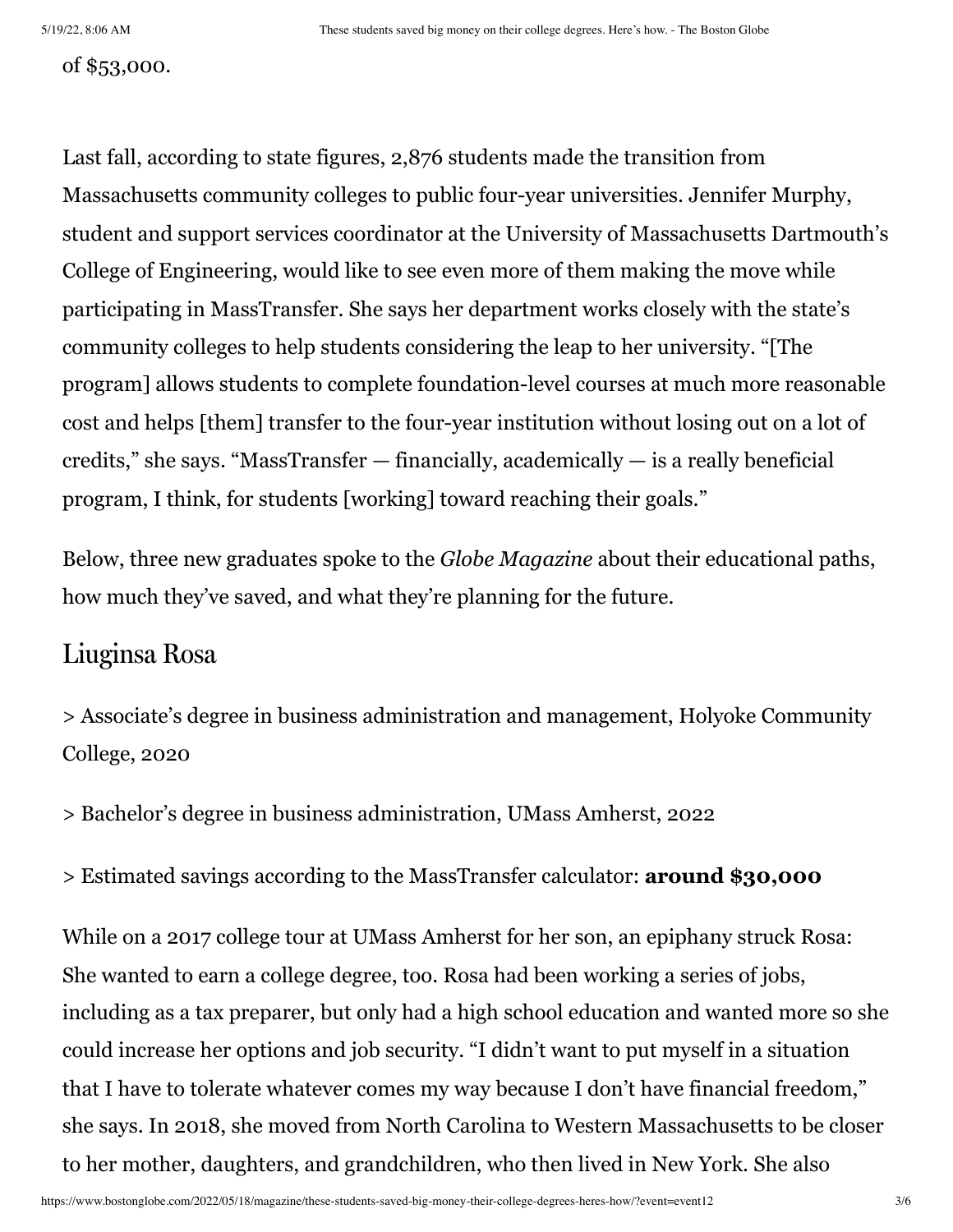#### 5/19/22, 8:06 AM These students saved big money on their college degrees. Here's how. - The Boston Globe

enrolled in Holyoke Community College, which she calls "the best decision that I have ever made." (Her son decided to attend college in North Carolina.) After completing her

associate's degree in 2020, Rosa used the MassTransfer program to pursue a bachelor's degree in business administration, with a concentration in accounting, from UMass Amherst's Isenberg School of Management. She received \$2,834 in rebates through the [Commonwealth Commitment program](https://www.mass.edu/masstransfer/macomcom/home.asp) and graduated this month. After two internships at PricewaterhouseCoopers, she was offered a position as an accountant. She will begin a master's degree program at Bentley University in the fall while also working full time at PWC.

# **Diminga Boley**

- > Associate's degree in liberal arts, Quinsigamond Community College, 2016
- > Bachelor's degree in business administration, Worcester State University, 2022
- > Estimated savings according to the MassTransfer calculator: **around \$9,000**

After finishing high school in Gambia, then working for a time in a bank and at a real estate agency, Boley wanted to study abroad because of the limited higher education opportunities in her home country. She decided on a choice she calls "cost effective" — Quinsigamond Community College in Worcester — and enrolled there in 2012. "I studied liberal arts because I felt it gave me a broad perspective," Boley says. "It allows you to do so many things." She investigated using the MassTransfer program to work toward a bachelor's degree, but ended up taking a break from her studies, getting married, and having a son. Sixteen months ago, she began working toward her bachelor's at Worcester State, while raising her now 4-year-old son and working full time. "Despite the long break that I took, my credits were still valid. And that was really huge," she says. Boley finished her degree in May, with a 3.98 grade point average, and is now working on a master's at Worcester State. "I feel it's an investment for the future," she says.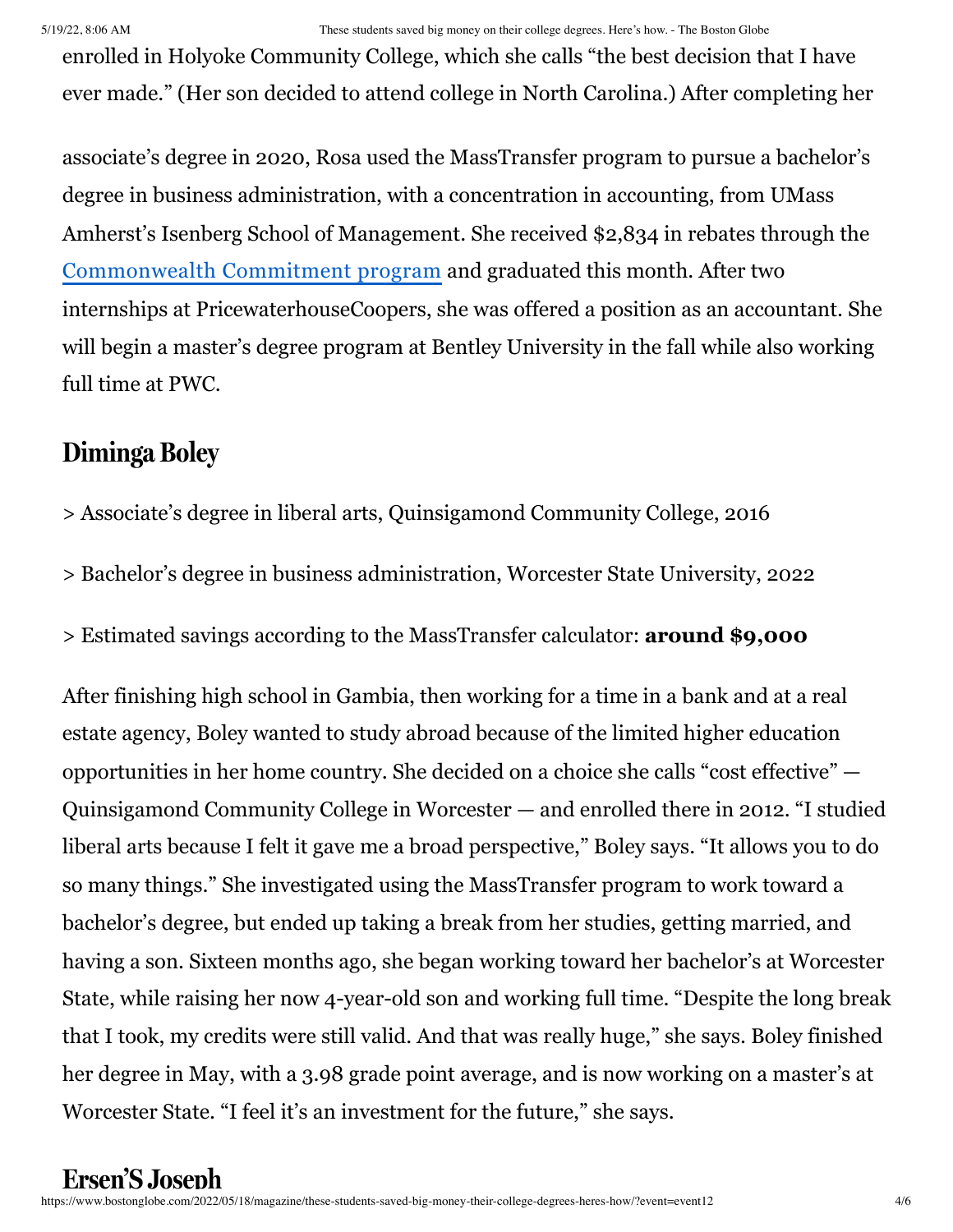> Associate's degree in mechanical engineering, Massasoit Community College, 2022

- > Bachelor's degree in mechanical engineering, UMass Dartmouth, 2022
- > Estimated savings according to the MassTransfer calculator: **around \$19,000**

Joseph dreams of working in marine engineering, and earlier this year he earned one of four internship spots offered to UMass Dartmouth undergrads by the Woods Hole Oceanographic Institution. His college career began in 2018, when he moved from Haiti to Massachusetts and immediately took placement tests to begin classes at Massasoit Community College in Brockton. He says the coursework came easy to him, and he maintained a 4.0 GPA. He decided to stop short of earning an associate's degree and, in 2019, transferred his credits to a bachelor's program at UMass Dartmouth. Joseph participated in [MassTransfer's Reverse Transfer program,](https://www.mass.edu/masstransfer/tools/reverse.asp) which allowed him to combine the credits he earned at Massasoit and UMass Dartmouth to qualify for an associate's degree. This month, he wrapped up both his associate's and bachelor's degrees at the same time  $-$  a feat, he says, that left his mother, a nurse, "more excited than me." As part of UMass Dartmouth's Accelerated BS/MS Program, he'll spend the summer working in the Physical Oceanography Department at Woods Hole and will finish up his master's in 2023.

## EXPLORE THE COLLEGE & CAREERS PACKAGE:

[5 ways Gen Z insists on changing the workplace](https://www.bostonglobe.com/2022/05/18/magazine/5-ways-gen-z-is-insisting-changes-workplace/?p1=Article_Inline_Text_Link)

[The 4 fastest growing jobs for grads in 2022](https://www.bostonglobe.com/2022/05/18/magazine/4-fastest-growing-jobs-college-graduates-2022/?p1=Article_Inline_Text_Link)

[What it takes to make a living as an influencer](https://www.bostonglobe.com/2022/05/18/magazine/lots-young-people-dream-being-an-influencer-hes-really-doing-it/?p1=Article_Inline_Text_Link)

[Hybrid work options mean more flexibility, more decisions](https://www.bostonglobe.com/2022/05/18/magazine/with-hybrid-work-rise-new-grads-find-flexibility-tough-choices/?p1=Article_Inline_Text_Link)